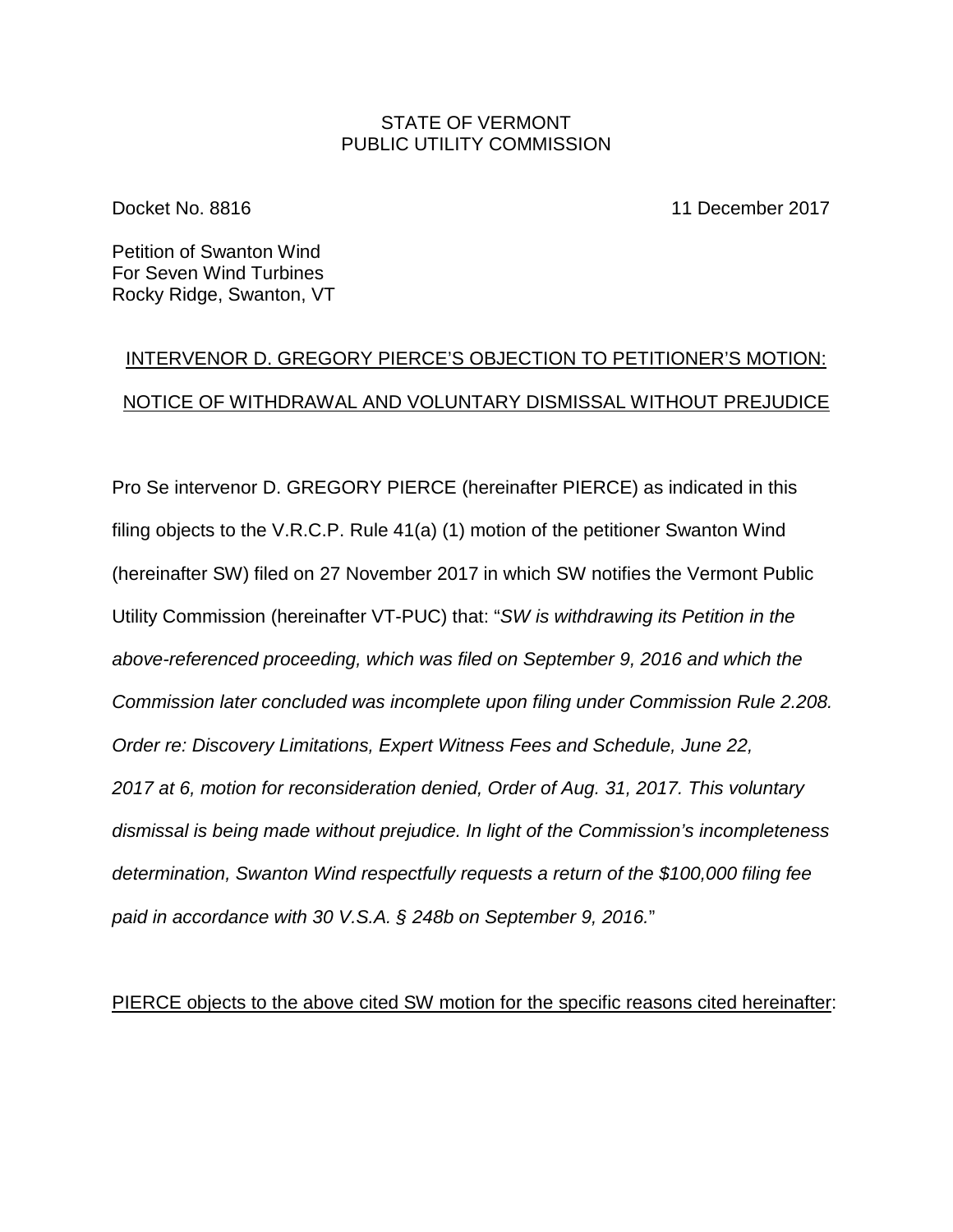1. – PIERCE contends that the Vermont Rules of Civil Procedure (VRCP) were originally crafted for the exclusive purpose of guiding actions through the formal Vermont justice system and further that the VRCP have never been formally modified to specifically address the many peculiarities of the quasi-judicial functions of the Vermont Public Utility Commission (VT-PUC). PIERCE further argues that VT-PUC, in the past, has used their unique authority to make their own adaptive, practical adjustments in their use of the VRCP. PIERCE asserts the herein matter raises issues that require such adaptive, practical adjustments as to an appropriate interpretation of Rule 41 as it applies to SW's letter of withdrawal and dismissal.

2. - The SW motion cites V.R.C.P. 41 (a) (1). Through its procedural order re: responses to notice of withdrawal dated 29 November 2017, PIERCE asserts that VT-PUC is clearly exerting its authority to act on the SW notice of withdrawal under the terms of V.R.C.P. 41 (a) (2) and is thereby vacating SW's basis call for a V.R.C.P 41 (a) (1) withdrawal and dismissal.

3. – Citing from V.R.C.P. 41 (a) (2): "By Order of Court. -- Except as provided in paragraph (1) of this subdivision of this rule, an action shall not be dismissed at the plaintiff's instance save upon order of the court and upon such terms and conditions as the court deems proper"… … … (and further goes on to state)… … … "Unless otherwise specified in the order, a dismissal under this paragraph is without prejudice."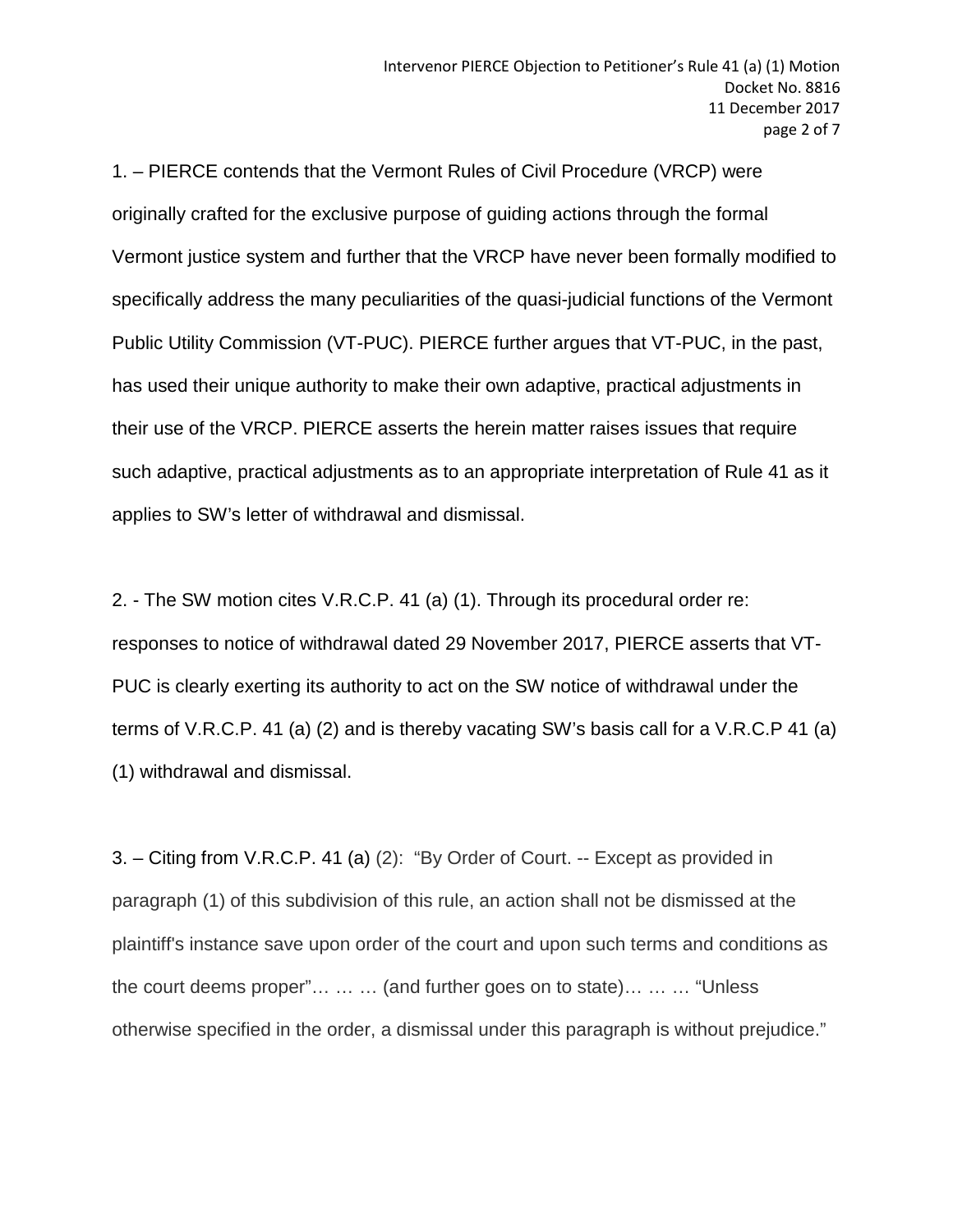4. – PIERCE contends it would be seriously inimical to the public interests of Vermont citizens, as represented by Vermont Department of Public Service (VT-DPS), for VT-PUC to support a dismissal without prejudice. PIERCE cites, below, the several specific reasons that VT-PUC should reject SW's request for dismissal without prejudice and, instead, order dismissal WITH PREJUDICE. PIERCE asserts that insofar as SW has pursued its objectives to date, of securing a CPG for its project, SW has clearly demonstrated from the very beginning that its case has no merit whatsoever and that SW lacks the necessary probity of organizational character to meet the reasonable expectations of Vermont citizens as to a beneficial outcome from its project, were it to go forward. PIERCE further asserts that it is appropriate and pertinent for VT-PUC to affirm the lack of any positive merits in SW's performance efforts to date, thereby justifying issuance of a dismissal order to SW, WITH PREJUDICE.

MET TOWER INCIDENT: Demonstrates SW organizational character inconsistent with the best standards of performance VT-PUC has established for petitioners for a CPG.

UNPROFESSIONAL TECHNICAL CONDUCT: SW, either through its own technical incompetence or in order to sow confusion and muddle the technical authority's response to SW's petition for a CPG, deliberately chose an unprofessional technical approach in addressing CPG petition requirements. The VT-PUC leaves the method of approach to fulfilling CPG petition information requirements up to the applicant's own option. This is an excellent technique as it immediately reveals, to full scrutiny, both the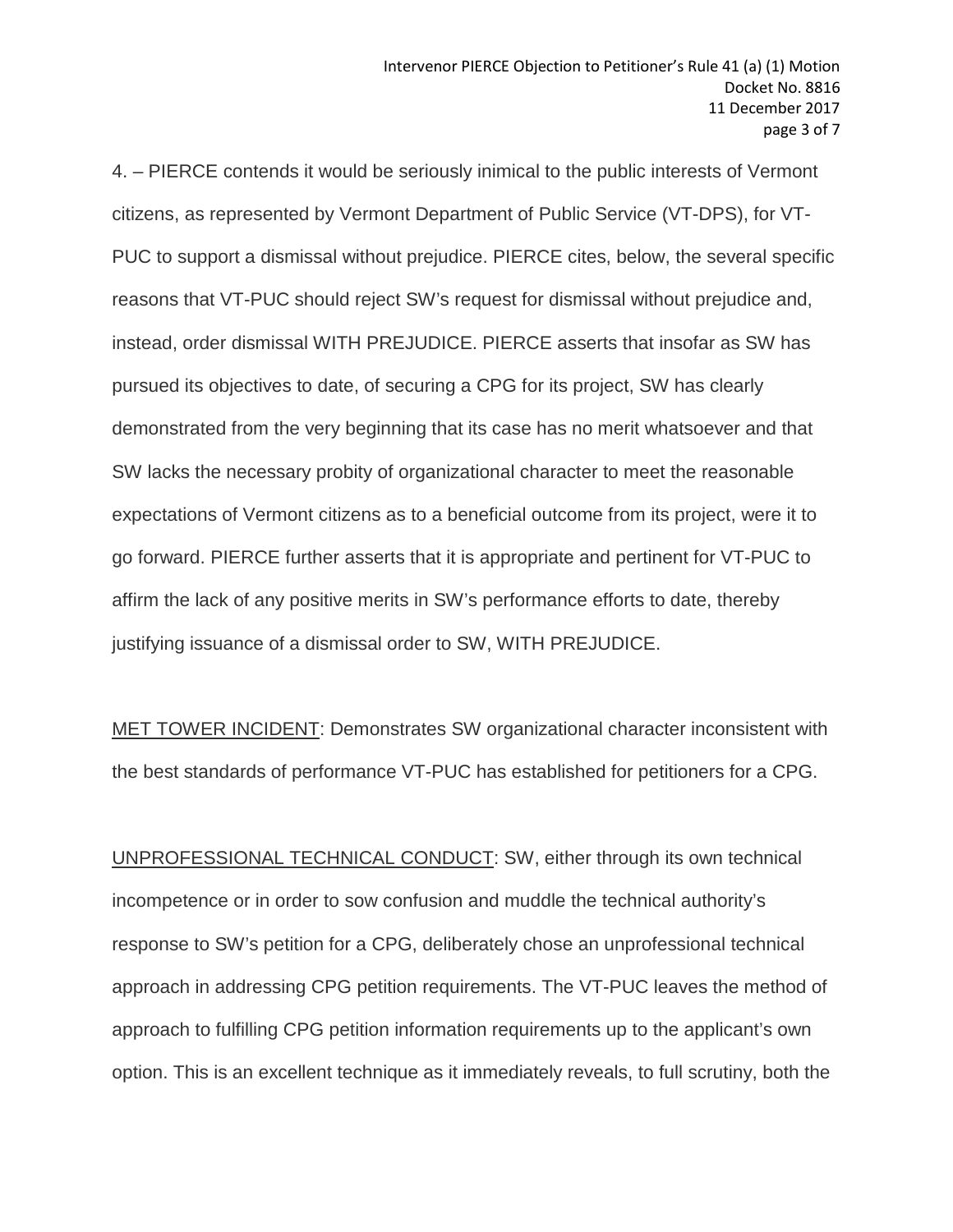technical sagacity and the commitment to technical ethics of the applicant. SW chose to submit a petition which inherently presumed that three quintessential review elements were so obviously, on their face, already satisfied, fulfilled and complete, that their formal review was a 'done deal' and consequently not at issue. Those three review elements were:  $(1)$  – a system impact study;  $(2)$  – a study of the displacement of the existing revenue streams of existing VT-PUC permitted power generation facilities and the damage those revenue displacements will work on the already permitted facilities; (3) – a careful, in-depth investigation of known problematic technical issues. Those three matters are separately addressed, directly below.

#### SYSTEM IMPACT STUDY:

A system impact study (SIS) looks at the purely technical issue of how the energy to be produced by a newly permitted generation facility would be "fitted into" an existing power transmission grid without causing upset and disturbance to existing power loads, already being moved through the grid by VT-PUC permitted facilities. The issues an SIS subtends and encompasses are myriad, complex and require extensive, detailed study of multiple options. A negative outcome from an SIS, if sufficiently severe, could provide a basis for rejection of a proposed project at the earliest project planning stages. Although an SIS negative outcome would be disturbing and upsetting to the entrepreneurs promoting the project, as practical matter it would be in all party's best interests—and particularly the best interests of Vermont citizens—to receive the bad news early and save time, money and energy for other more acceptable projects. If an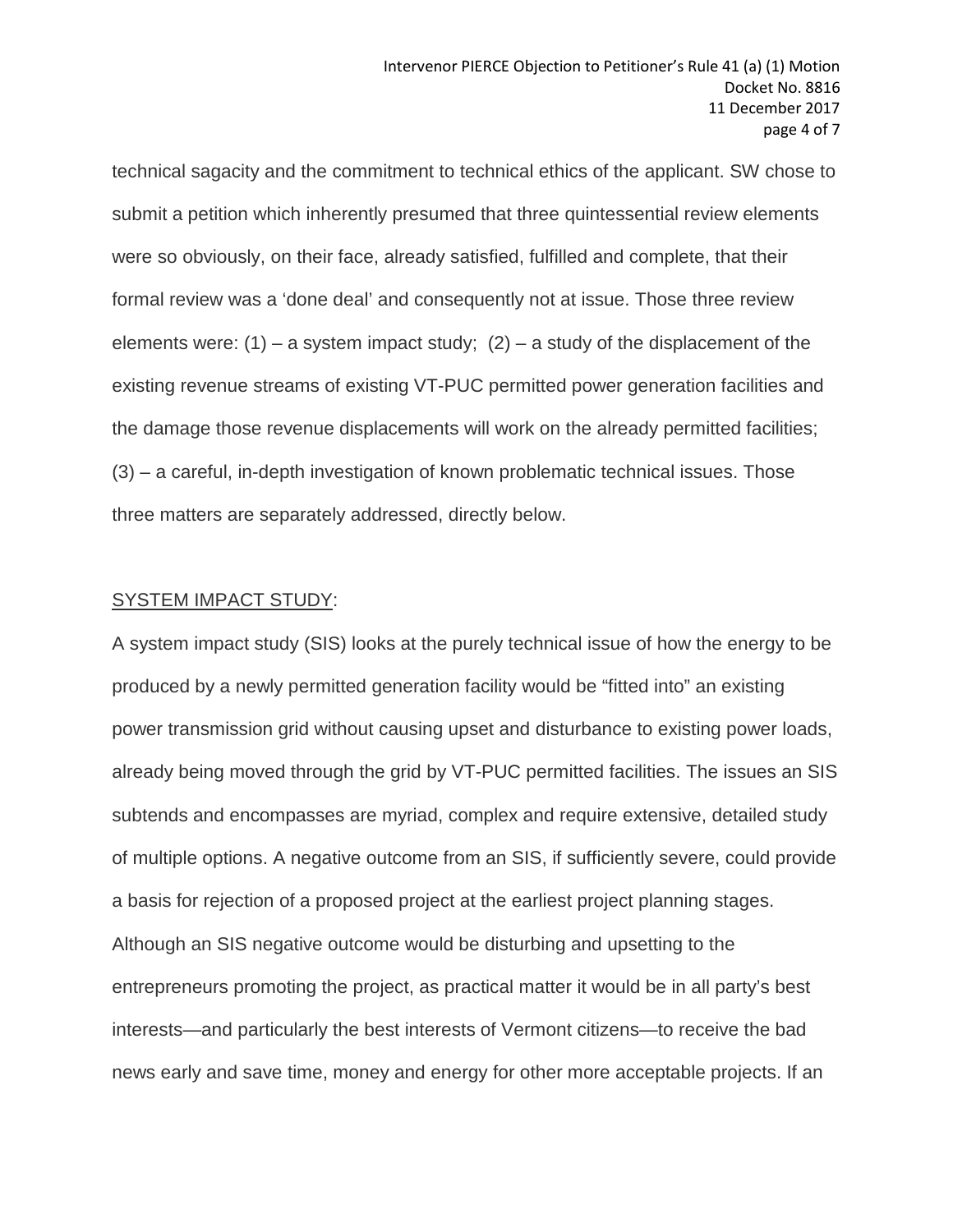applicant for a CPG does not comprehend the foregoing simple fact, then that applicant is either not technically equipped to pursue such a project or is acting in a morally ethically— unacceptable manner. At some early stage of the project's technical review, such a project must, in the best interests of the Vermont public, be dismissed by VT-PUC, WITH PREJUDICE.

# DISPLACEMENT OF EXISTING FACILITIES:

Existing VT-PUC generation facilities which hold existing CPG's issued by VT-PUC, have been granted a unique franchise to supply energy to Vermont citizens in a responsible manner. Such already permitted facilities through their receipt of a VT-PUC license, have been encouraged to build and operate their generation facilities to fulfill a need for power. Their existence only makes sense insofar as there is a verifiable need for electric power wherein such verifiable need either existed at the time of licensing or was predicted to exist in the foreseeable future. Such existing facilities, relying on their VT-PUC license to operate, have committed large sums of investor money to fulfill their franchise responsibilities. To displace—supplant—existing generation sources with new facilities, and thereby jeopardize the business models of existing facilities, makes no sense and is unacceptable unless there is a verifiable demand for additional new energy. Proof of such a demand is an essential first step and the immediate or near term future demand must be proved through a careful study by a competent regional energy authority such as ISO New England (ISO-NE). A study to prove the need for new energy should not be put off to the end of the CPG petition data review. In the case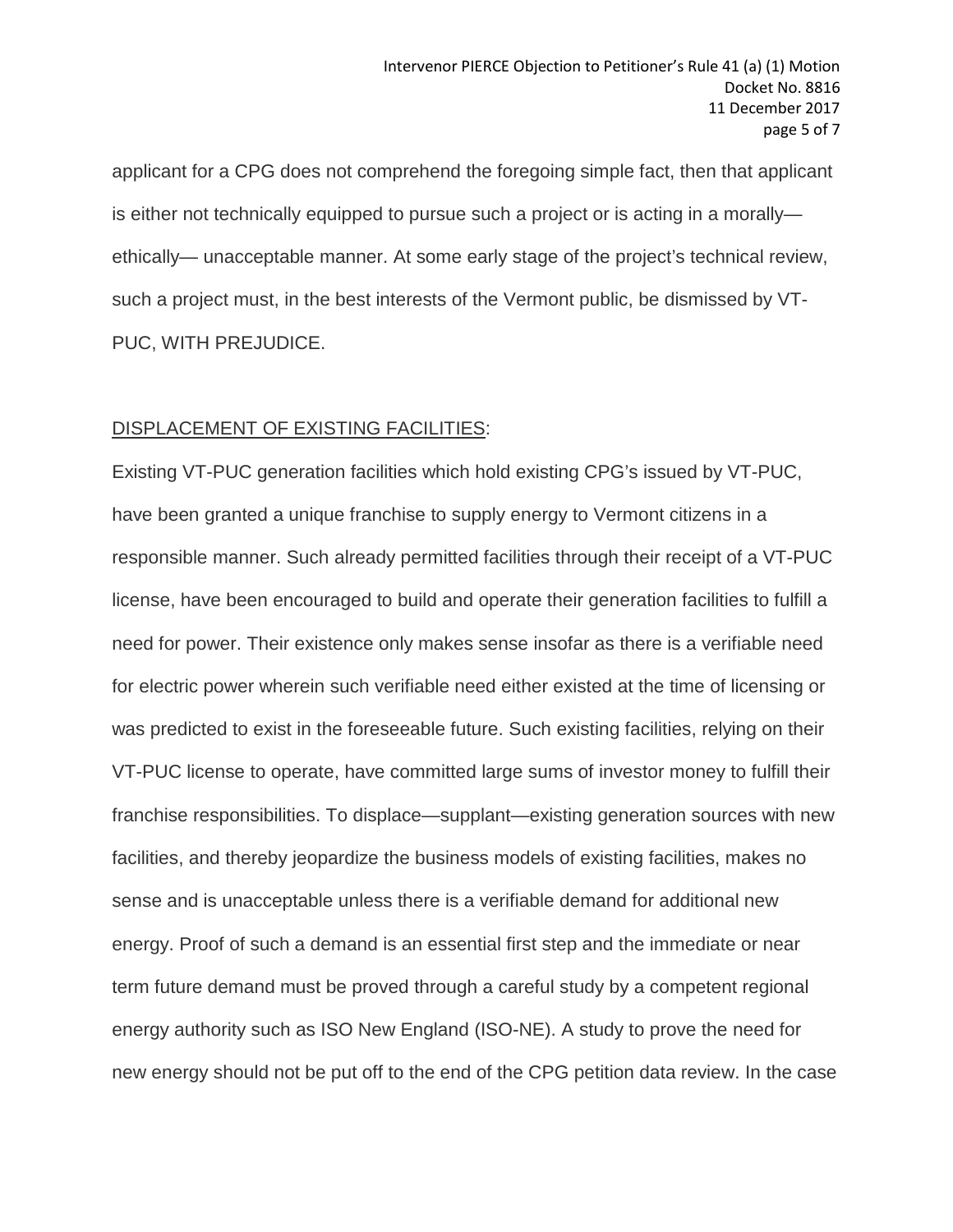of SW, they have either deliberately avoided, or out of technical incompetence, prematurely pushed into the CPG permitting process without first proving the need for the generation facility they are proposing. On the foregoing grounds, alone, VT-PUC owes Vermonters the duty of care to dismiss the SW petition WITH PREJUDICE.

## KNOWN PROBLEMATIC TECHNICAL ISSUES:

At the time SW submitted its petition for a CPG, it was well known to followers of wind industry existing projects in Vermont that SOUND was evolving as a serious technical issue. The information on problems with SOUND had existed for a considerable period of time and not only in Vermont but throughout New England, the U.S. and the entire planet. SW either knew or should have known of these SOUND issues and should have taken steps long prior to submission of its petition for a CPG to satisfactorily address, in advance, all of those issues through a number of courses of action. First off, careful field testing should have been conducted at all nearby homes which were likely to be impacted by SOUND. Such testing should have involved VT-DPS field representatives along with community members opposing the project and their own technical representatives as active participants and observers. Further, SW should have made available the acoustic software program and assisted VT-DPS in making a public computer terminal readily available to both VT-DPS technical review personnel as well as to opposition community members and their technical review consultants. Early interaction—of an open receptive nature—by SW, through active engagement with the Vermont review authority and the concerned community members could have revealed